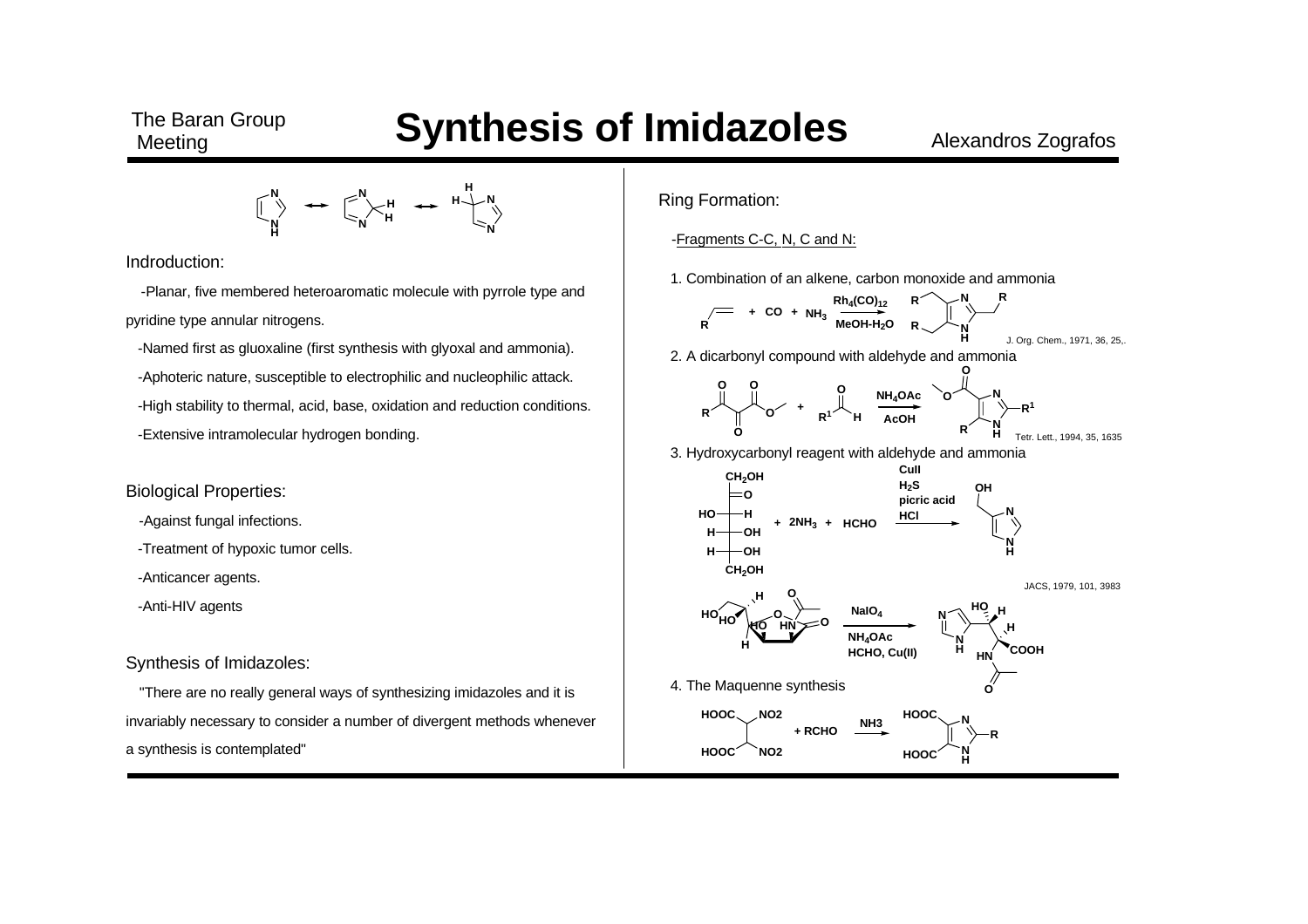

-Fragments N-C-N and C-C

4. Cyanoepoxides and amidines or guanidines



Tetr. Lett, 1995, 36, 547

#### -Fragments C-C-N and C-N



**O NHR<sup>2</sup> HCONH2 heatN**<sup>≤∕</sup>N−R<sup>2</sup> **R1**

```
J. Org. Chem., 1994, 59, 1589
```
2. Marckwald Synthesis. Aminocarbonyl compounds with cyanates or

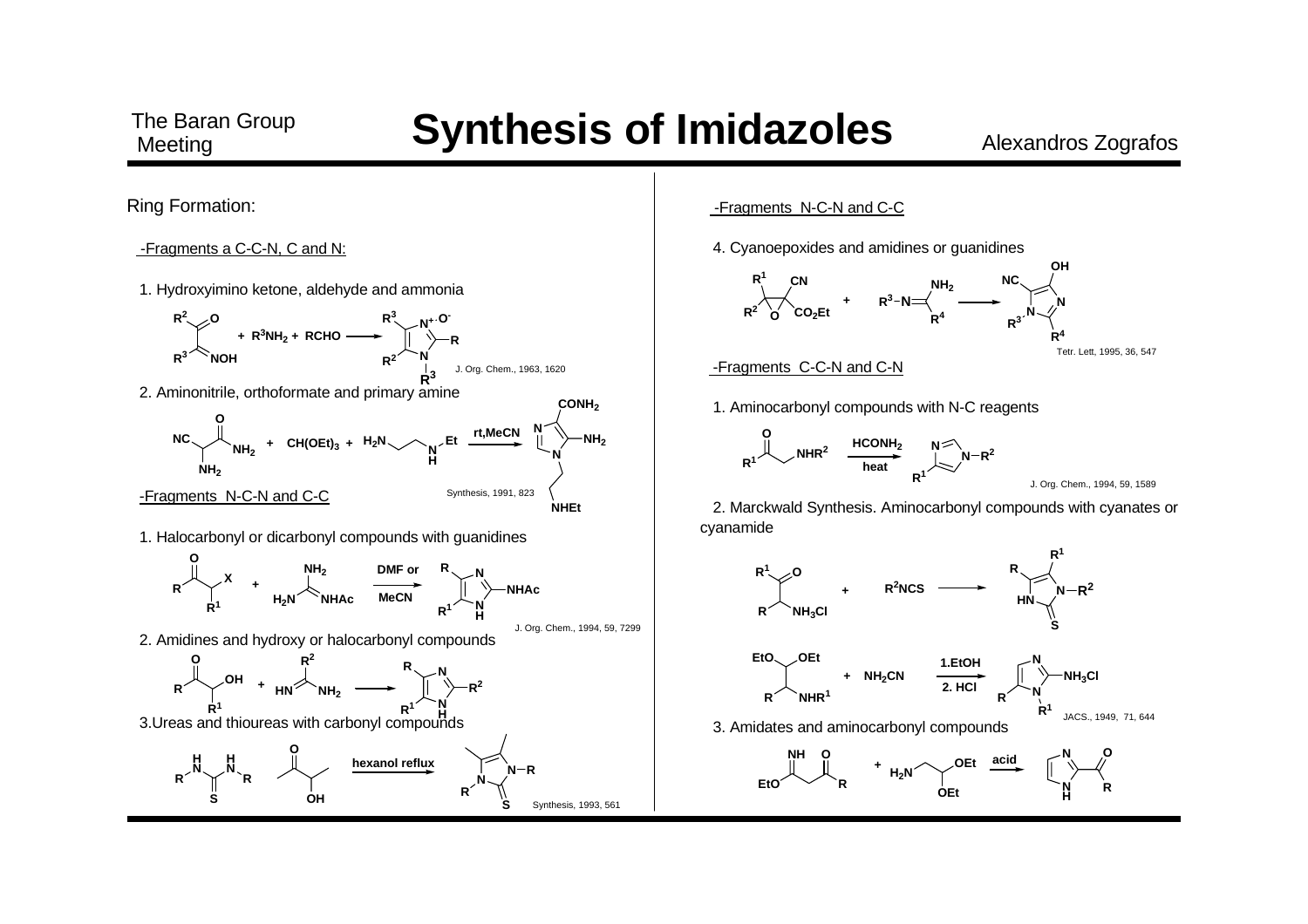

-Fragments N-C-C-N and C:

1. 1,2-Diaminoalkanes and carbon reagents



3. Involving cyclization of diiminocompounds.

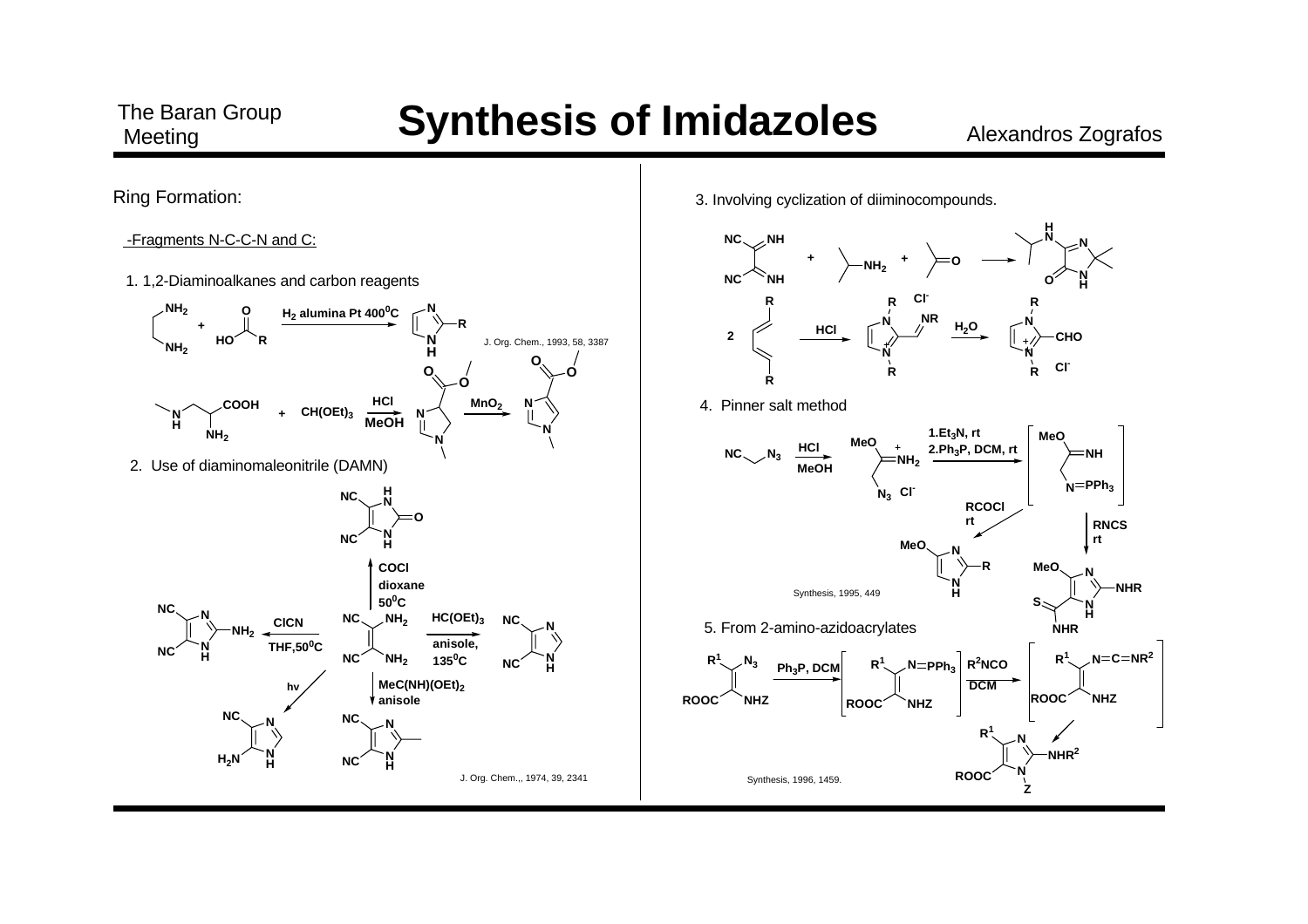